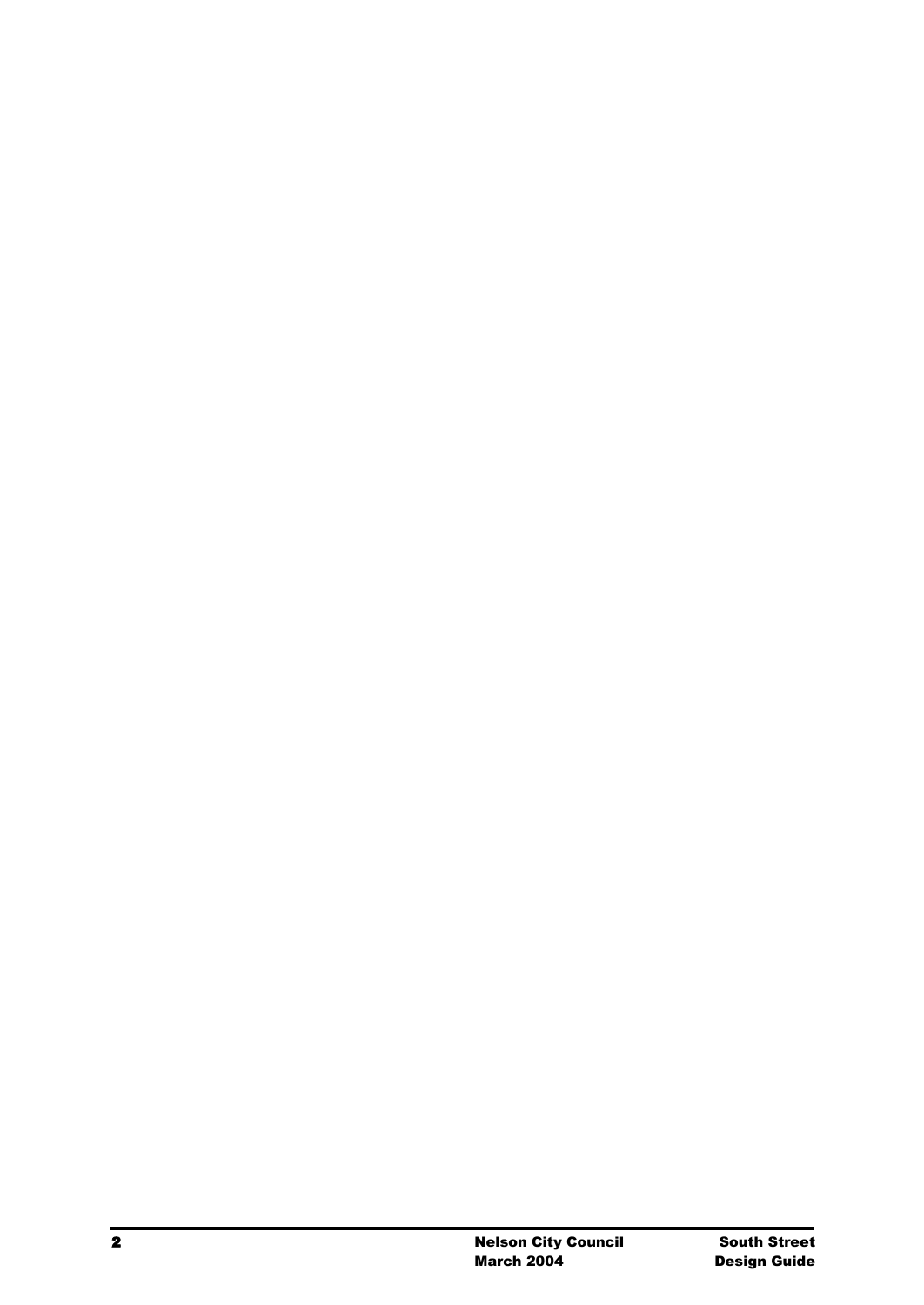## Introduction

## DI1 Why a Design Guide?

has identified particular residential areas which it considers merit protection as<br>Heritage Precincts.<br>The Heritage Precinct recognises that the whole is greater than the sum of the<br>parts; that a collection of Heritage Bui Heritage Precincts.<br>The Heritage Precinct recognises that the whole is greater than the sum of the<br>parts; that a collection of Heritage Buildings, in context, has a greater impact on<br>the observer and the resident, and has The Heritage Precinct 1<br>parts; that a collection of<br>the observer and the 1<br>number of buildings<br>unsympathetic alteratio<br>Precinct rather like a m<br>An important role of th<br>of the residents and po<br>and the impact on the s<br>The Gu parts; that a collection of Heritage Buildings, in context, has a greater impact on the observer and the resident, and has greater heritage value than the same number of buildings scattered throughout the city. The loss or parts; the observer and the resident, and has greater heritage value than the same number of buildings scattered throughout the city. The loss or the unsympathetic alteration to even a single building detracts from the who number of buildings scattered throughout the city. The loss or the unsympathetic alteration to even a single building detracts from the whole Precinct rather like a missing tooth from a smile.<br>An important role of the Guid

number and the community and the mass of the content rather like a missing tooth from a smile.<br>An important role of the Guidelines will be educational - to raise the awareness of the residents and possible developers of th Precinct rather like a missing tooth from a smile.<br>
An important role of the Guidelines will be educational - to raise the awareness<br>
of the residents and possible developers of the special nature of this Precinct,<br>
and th An important role of the Guidelines will be educationa<br>of the residents and possible developers of the special<br>and the impact on the street of alterations undertaken of<br>The Guide shall ensure that alterations to existing h

The Guide shall ensure that alterations to existing houses, and new buildings in<br>the Precinct, are sensitive and enhance the existing visual qualities of the<br>streetscape.<br>**General Objectives of the Design**<br>**Guidelines**<br>a)

## of the residents and possible developers of the special nature of this Precinct,<br>and the impact on the street of alterations undertaken on a single building.<br>The Guide shall ensure that alterations to existing houses, and and the impact on the street of alterations undertaken on a single building.<br>
The Guide shall ensure that alterations to existing houses, and new buildings in<br>
the Precinct, are sensitive and enhance the existing visual qu **General Objectives of the Design<br>
Ceneral Objectives of the Design<br>
Cuidelines**<br>
a) To identify the essential heritage character of each Precinct.<br>
b) To set out ways in which this heritage character can be protected, and **General Objectives of the Design<br>
Guidelines**<br>
a) To identify the essential heritage character of each Precinct.<br>
b) To set out ways in which this heritage character can be protected, and<br>
where possible enhanced.<br>
c) To **Suidelines**<br> **Guidelines**<br> **a** To identify the essential heritage character of each Precinct.<br> **b** To set out ways in which this heritage character can be protected, and<br>
where possible enhanced.<br>
c) To provide education Guidelines

- 
- 
- b) To set out ways in which this heritage character can be proted where possible enhanced.<br>
c) To provide education and information for building contemplating changes to their property.<br>
d) To help develop city-wide recogn
- 

- more possible enhanced.<br>
c) To provide education and information for building owners<br>
contemplating changes to their property.<br>
d) To help develop city-wide recognition of the value of these areas to the<br>
Nelson community. To provide education are<br>contemplating changes to their<br>To help develop city-wide reconsiders<br>Nelson community.<br>**Notains in the Dessign Guidelines** operate on the<br>They give a simple descriptic<br>and the special nature of the contemplating changes to their property.<br>
d) To help develop city-wide recognition of the value of these areas to the<br>
Nelson community.<br> **How the Design Guidelines Operate**<br>
The Design Guidelines operate on three levels:<br> To help develop city-wide recognition of the<br>Nelson community.<br>Note than community.<br>They give a simple description of the histor<br>and the special nature of the Precinct, there<br>the public's awareness of, and sensitivity<br>with Mow the Design Guidelines Operate<br>The Design Guidelines operate<br>The Design Guidelines operate on three levels:<br>i) They give a simple description of the history, the visual characteristics<br>and the special nature of the Prec **Community of the Meridian Community of the Meridian Community of the Design Guidelines operate**<br>The Design Guidelines operate on three levels:<br>i) They give a simple description of the history, the visual characteristics<br>a The Design Guidelines of the histo<br>and the special nature of the Precinct, there<br>the public's awareness of, and sensitivity<br>within the Precinct.<br>ii) Owners and designers will find them a us<br>sympathetic designs for new buil income and the special nature of the Precinct, thereby promoting residents' and<br>the public's awareness of, and sensitivity to, our heritage contained<br>within the Precinct.<br>ii) Owners and designers will find them a useful re the public's awareness of, and sensitivity to, our heritage contained<br>within the Precinct.<br>Owners and designers will find them a useful reference for preparing<br>sympathetic designs for new buildings or building alterations.
	- within the Precinct.<br>Owners and designers will find them a useful reference for preparing<br>sympathetic designs for new buildings or building alterations.<br><br>**lelson City Council**<br>**larch 2004** Within the Precincum<br>Owners and designers v<br>sympathetic designs for interpretent of the precise of the precise of the precise of the precise of the precise of the precise of the precise of the precise of the precise of the sympathetic designs for new buildings or building alterations.<br>
	Nelson City Council<br>
	March 2004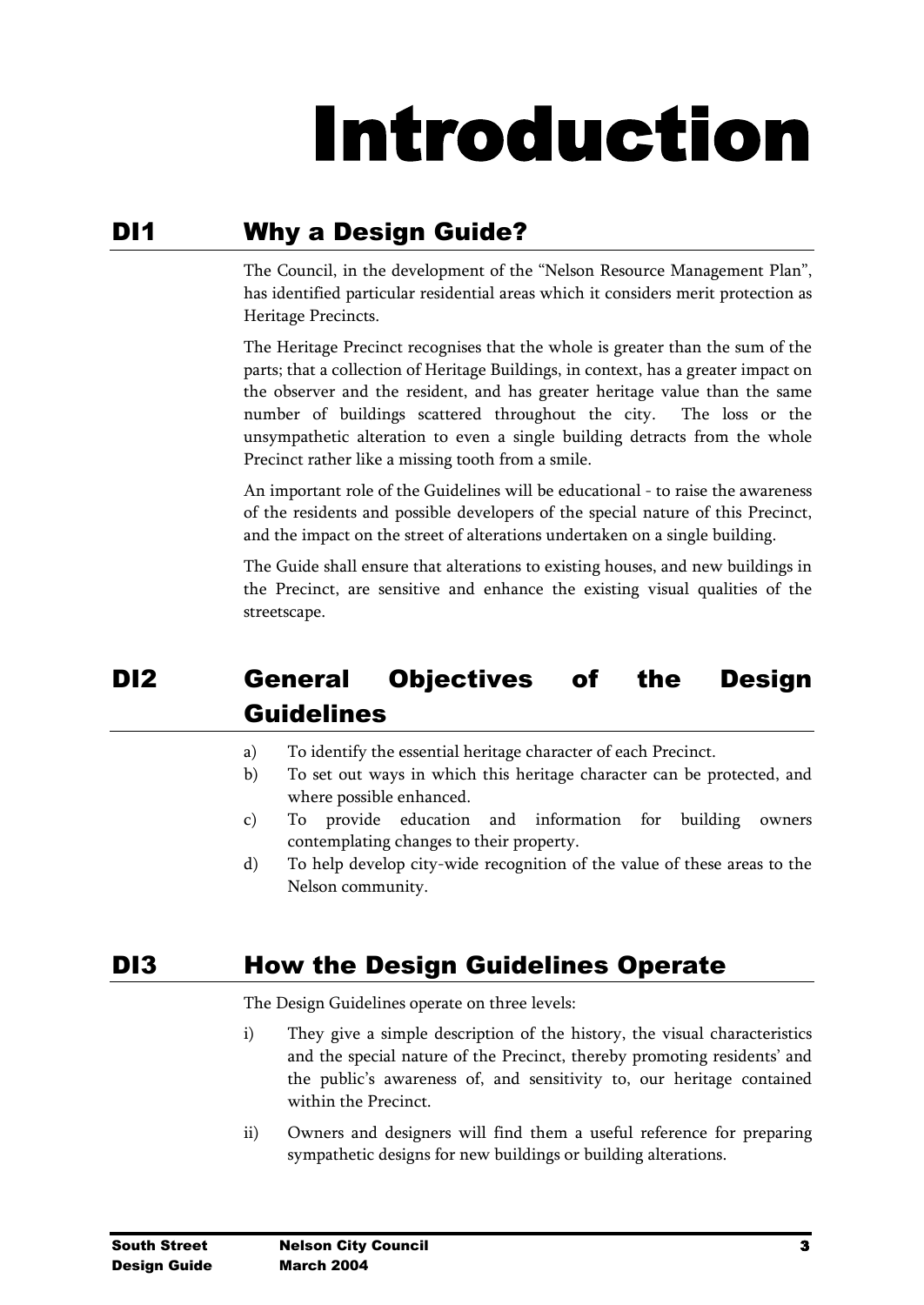In reviewing Design Guidelines as a measure of how well the intended design fits the<br>objectives and policies of the Nelson Resource Management Plan.<br>Buildings within the Precinct will need to meet the requirements of the N Desitives and policies of the Nelson Resource Management Plan.<br>
In mgs within the Precinct will need to meet the requirements of the Nelson<br>
rce Management Plan (the Plan). Note in particular the rules in Chapter<br>
ing to H For the Precinct will need to meet the requirements of the Nelson Resource Management Plan (the Plan). Note in particular the rules in Chaing to Heritage Precincts and the demolition or removal of houses when the as Herita Resource Management Plan (the Plan). Note in particular the rules in Chapter 7 relating to Heritage Precincts and the demolition or removal of houses which are listed as Heritage Buildings.<br>The Design Guidelines deal with

- 
- 
- The Sessign of Heritage Precincts and the demolition or removal of houses which<br>are listed as Heritage Buildings.<br>The Design Guidelines deal with four different situations:<br>a) new houses<br>b) alterations and additions to non The Design Guidelines deal with four different situations:<br>
a) new houses<br>
b) alterations and additions to non-listed buildings<br>
c) alterations and additions to hor-listed Heritage Buildings. (ie. heritage<br>
buildings liste The Design Guidelines deal with four<br>a) new houses<br>b) alterations and additions to no<br>alterations and additions to<br>buildings listed in the Nelson<br>and<br>d) new buildings, or alteration<br>(where relevant).<br>The Guidelines are con
- 

a) new houses<br>b) alterations and additions to non-listed buildings<br>c) alterations and additions to listed Heritage Building<br>buildings listed in the Nelson Resource Management P<br>and<br>d) new buildings, or alterations and addi b) alterations and ade<br>
c) alterations and a<br>
buildings listed in<br>
and<br>
d) new buildings, o<br>
(where relevant).<br>
The Guidelines are c<br>
appearance of the buildi<br>
The street elevation<br>
significance of the side<br>
as the distanc b) alterations and additions to listed Heritage Buildi<br>buildings listed in the Nelson Resource Management<br>and<br>d) new buildings, or alterations and additions to cor<br>(where relevant).<br>The Guidelines are concerned primarily w buildings listed in the Nelson Resource Management Plan, Appendix 1),<br>and<br>d) new buildings, or alterations and additions to commercial buildings<br>(where relevant).<br>The Guidelines are concerned primarily with the streetscape and<br>and<br>and<br>mew buildings, or alterations and additions to commercial buildings<br>(where relevant).<br>Guidelines are concerned primarily with the streetscape and the<br>rance of the buildings from the street.<br>treet elevation is o new buildin<br>(where relevation)<br>Guidelines a<br>rance of the bitreet elevation<br>cance of the distance bet<br>pours. This<br>profilent the seen from<br>the seen from<br>uidelines are<br>uidelines are (where relevant).<br>The Guidelines are concerned primarily with the streetscape and the<br>appearance of the buildings from the street.<br>The street elevation is obviously part of the streetscape, however the<br>significance of the Guidelines are concreased<br>Guidelines are concreased for the buildings<br>street elevation is concreased in distance between hot<br>pours. This will be or alterations or additively the seen from the street<br>uidelines are not retre appearance of the buildings from the street.<br>
The street elevation is obviously part of the streetscape, however the<br>
significance of the side walls and roof to the streetscape depend on such issues<br>
as the distance betwee The street elevation is obviously part of<br>significance of the side walls and roof to the strass the distance between houses and the heigh<br>neighbours. This will be assessed by Counci<br>Interior alterations or additions at the significance of the side walls and roof to the streetscape depend on such issues<br>as the distance between houses and the height of a house in relation to its<br>neighbours. This will be assessed by Council staff on an individu is the distance between houses and the height of a house in relation to its neighbours. This will be assessed by Council staff on an individual basis.<br>Interior alterations or additions at the rear, or private areas of dwel neighbours. This will be assessed by Council staff on an individual basis.<br>Interior alterations or additions at the rear, or private areas of dwellings, which<br>cannot be seen from the street are not covered by the Guideline

Interior alterations or additions at the rear, or private areas of dwellings, which<br>cannot be seen from the street are not covered by the Guidelines.<br>The Guidelines are not retrospective, and deal only with new work whethe Example 1 and the seen from the street are not covered by the Guidelines.<br>
The Guidelines are not retrospective, and deal only with new work whether it<br>
be alterations to an existing or a new building.<br> **Area covered by th** The Guidelines are not retrospective, and deal only with new work v<br>be alterations to an existing or a new building.<br>**Area covered by the Design Guideline**<br>A map showing the extent of the Precinct is attached at the exeref **Area covered by the Design Guidelines**<br>A map showing the extent of the Precinct is attached at the end of the<br>Performance Guidelines, along with a table which identifies the listed Heritage<br>Buildings.<br>The Precinct include **be alternative and Secure 15 Area covered by the Design Guidelines**<br>A map showing the extent of the Precinct is attached at the end of the Performance Guidelines, along with a table which identifies the listed Heritage Bu

Performance Guidelines, along with a table which identifies the listed Heritage<br>Buildings.<br>The Precinct includes non-listed buildings where these form an integral part of<br>the visual catchment. The aim, over time, is to ach Buildings.<br>The Precinct includes non-listed buildings where these form an integral part of<br>the visual catchment. The aim, over time, is to achieve more sympathetic<br>development on non-listed sites as these are rebuilt or al The Precinct i<br>the visual cate<br>development c The Precise of the Precise of the Precise of the Precise of the Visual catchment. The aim, over time, is to achieve more sympathetic development on non-listed sites as these are rebuilt or altered. development on non-listed sites as these are rebuilt or altered.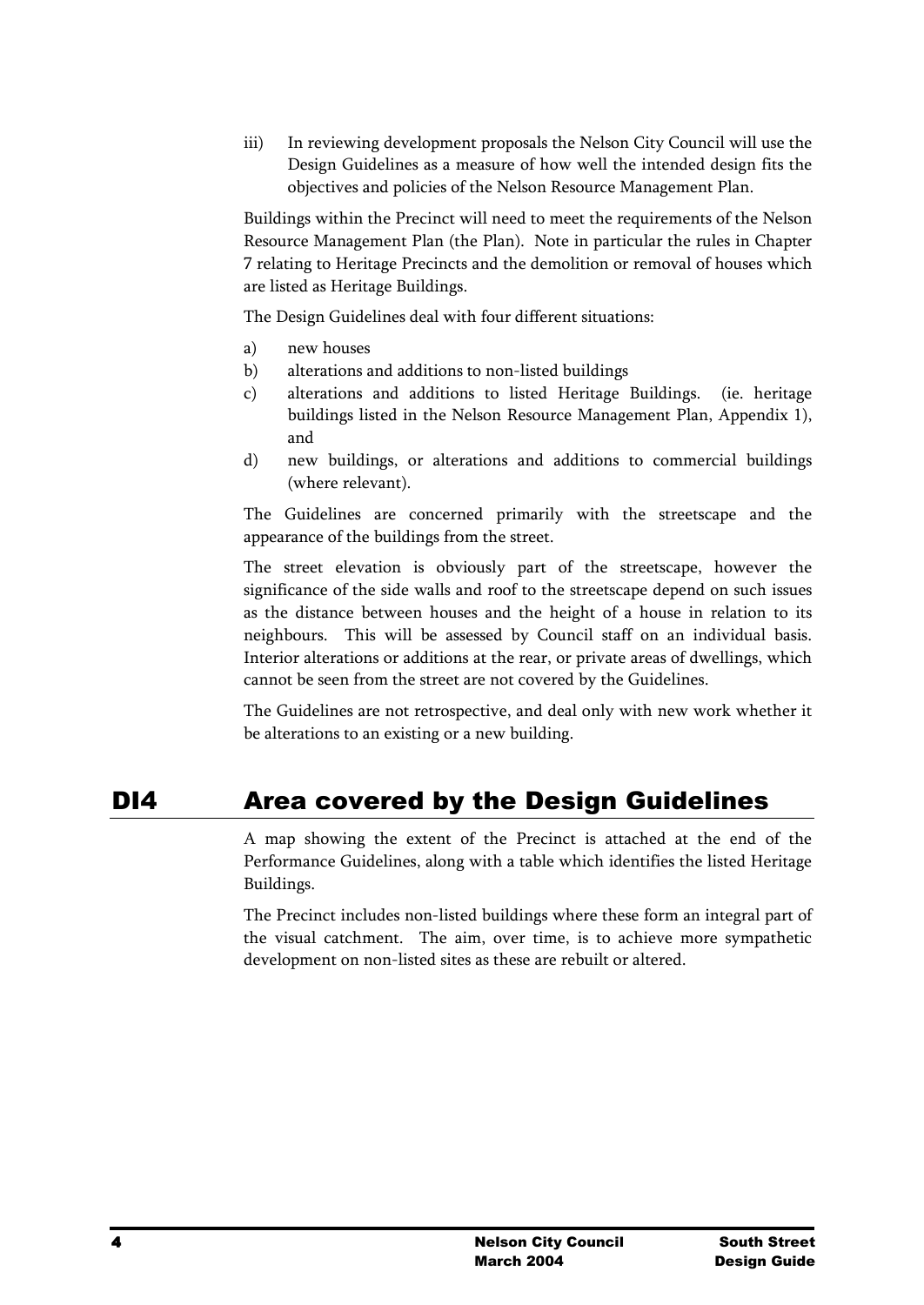## guidelines south street precinct

## SS1 Historical Context

Town Acre 456; Nelson, New Zealand; Historic South Street 1851-1988 by<br>Jeannie White, and "Windows on the Past" by Jeannie White and Phillip<br>Edwards.<br>South Street contains a collection of cottages built in the period 1860-Town Acre 456; Nelson, New Zealand; Historic South Street 1851-1988 by

by lip<br>
In<br>
res<br>
of<br>
ed<br>
— Jeannie White, and *"Windows on the Past"* by Jeannie White and Phillip Edwards.<br>
South Street contains a collection of cottages built in the period 1860-1900. In 1981 the Council recognised the value of South Street and c South Street of<br>1981 the Cours<br>2001 in its Re<br>Since then the<br>and their place<br>several house:<br>All the buildi<br>Heritage Build<br>**Objecti**<br>The key desig

1981 the Council recognised the value of South Street and created a special<br>
1981 the Council recognised the value of South Street and created a special<br>
2010 in its Review of the Nelson District Scheme.<br>
Since then the st 2010 Experiment Interact and Markon District Scheme.<br>
2010 in its Review of the Nelson District Scheme.<br>
2010 the removal of overhead wires<br>
2011 the buildings except Nos 8 and 12 Nile Street and 13a South Street are liste Example in the street is a the street behavior of the the reads of the rand their placement underground, cobblestone footpa<br>several houses.<br>All the buildings except Nos 8 and 12 Nile Street and<br>Heritage Buildings.<br>**Objecti** 

- 
- and their placement underground, cobblestone footpaths, and the restoration of<br>several houses.<br>All the buildings except Nos 8 and 12 Nile Street and 13a South Street are listed<br>Heritage Buildings.<br>**Objectives**<br>The key desi Exercise Industry and the restoration of the buildings except Nos 8 and 12 Nile Street and 13a South Street are listed<br>Heritage Buildings.<br> **Objectives**<br>
The key design objectives within the South Street Precinct are:<br>
a) All the buildings experience<br>
Heritage Buildings.<br> **Objectives**<br>
The key design obje<br>
a) to maintain<br>
encourage th<br>
b) to ensure this house is built<br>
the street. **Objectives**<br>
The key design objectives within the South Street Precinct are:<br>
a) to maintain the listed Heritage Buildings wherever possible and encourage the restoration of the street frontage<br>
b) to ensure that where an SS2 Objectives<br>
The key design objectives within th<br>
a) to maintain the listed He<br>
encourage the restoration of t<br>
b) to ensure that where an exis<br>
house is built in a style to ma<br>
the street.<br>
SS3 Visual characterist The key design of the street frontage<br>
a) to maintain the listed Heritage Buildings wherever p<br>
encourage the restoration of the street frontage<br>
b) to ensure that where an existing house has to be demolish<br>
house is built France the restoration of the street frontage<br>
b) to ensure that where an existing house has to be demolished the new<br>
house is built in a style to match the existing cottages when viewed from<br>
the street.<br> **Visual charact** to ensure that where an existing house has to be defined<br>to ensure that where an existing house has to be defined<br>the street.<br>**Ual characteristics**<br>**Height**<br>ottages are single storey except for those fronting Ni<br>at the end

### SS3.1 Height

**VISUAL Characteristics**<br> **VISUAL Characteristics**<br> **VISUAL Characteristics**<br> **SS3.1** Height<br>
The cottages are single storey except for those fronting Nile Street, the two<br>
houses at the end of the street and No. 4. This i **ual characteristics**<br> **House is built in a style to match the street.**<br> **Height**<br>
ottages are single storey except for those fronting Nile Street, the two<br>
sta the end of the street and No. 4. This is important as one of SS3 Visual characteristics<br>
SS3.1 Height<br>
The cottages are single storey except for those fronting<br>
houses at the end of the street and No. 4. This is importate<br>
features of the street is the small scale of the cottages.<br> The context was a formulated to the street and No. 4. This is important as one of the main features of the street is the small scale of the cottages.<br> **SS3.2** Closeness to the Street<br>
The existing cottages are built right

Fractures of the street is the small scale of the cottages.<br> **SS3.2** Closeness to the Street<br>
The existing cottages are built right onto the street boundary. This gives the<br>
street its wonderful character and is a very imp **SS3.2** Closeness to the Street<br>The existing cottages are built right onto the street boult<br>street its wonderful character and is a very important feat<br>Nelson City Council<br>March 2004 Street its wonderful character and is a very important feature.<br> **Nelson City Council**<br> **March 2004**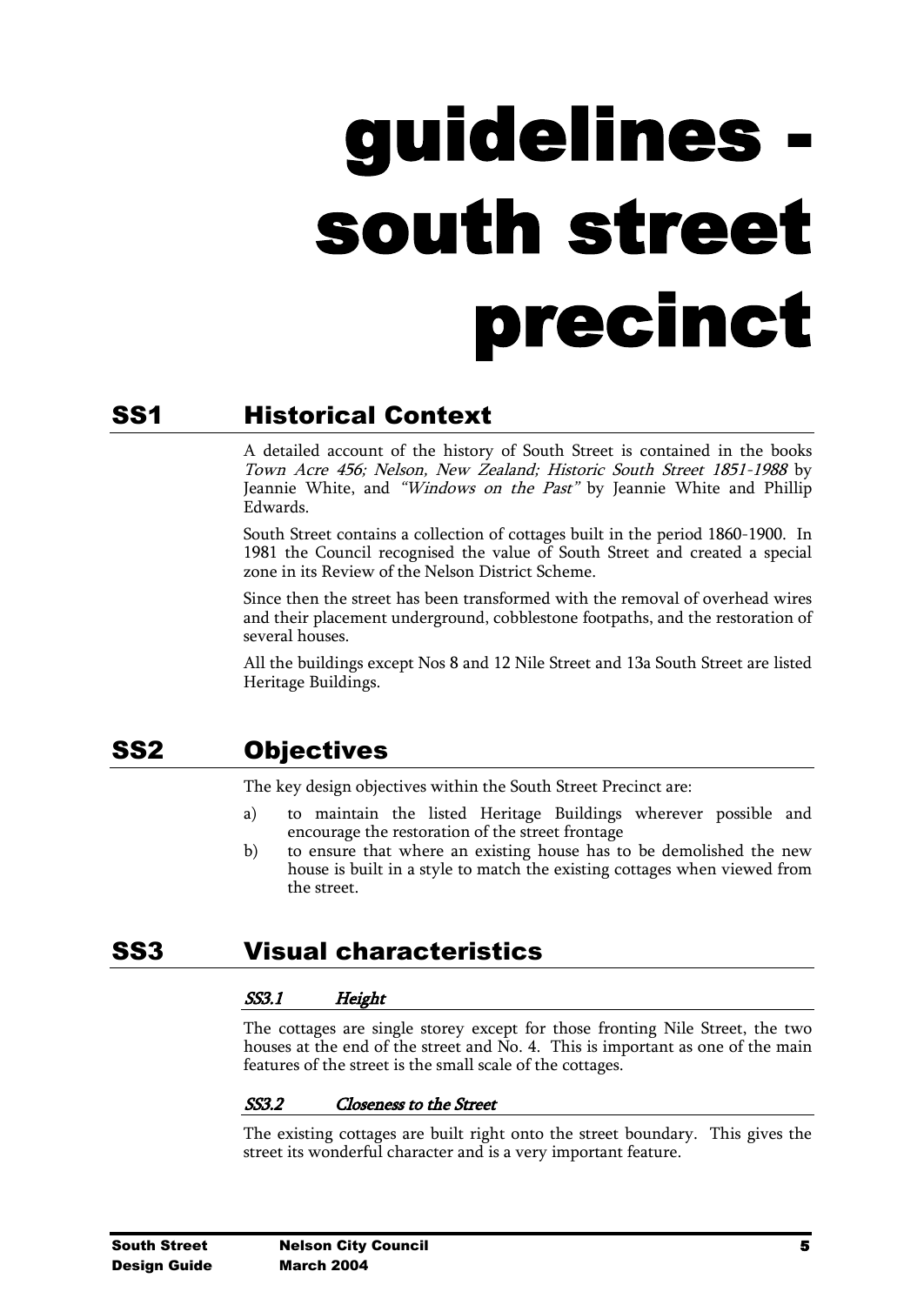### SS3.3 Garaging

Existence of the maintain a strong continuous facade. Garaging in the front yards<br>is not appropriate and off street car parking requirements in the Nelson<br>Resource Management Plan for this Precinct have been reduced accord is not appropriate and off street car parking requirements in the Nelson<br>Resource Management Plan for this Precinct have been reduced accordingly.<br>SS3.4 Fencing<br>The intimacy of the street depends upon the openness of the h **Example 19** Management Plan for this Precinct have been reduced accordingly.<br> **SS3.4** Fencing<br>
The intimacy of the street depends upon the openness of the houses to the<br>
street. Where fences are necessary, low timber pick **SS3.4** Fencing<br>The intimacy of the street depends upon the openness of the houses to the<br>street. Where fences are necessary, low timber picket-style fences are ideal as<br>they define the boundary but maintain openness. High street. Where fences are necessary, low timber picket-style fences are ideal as<br>they define the boundary but maintain openness. High fences are totally<br>inappropriate. Materials should be sympathetic to the houses.<br>**SS3.5**

street. Materials should be sympathetic to the houses.<br>
States are totally<br>
street. Materials should be sympathetic to the houses.<br>
States are generally simple buildings clad with timber weatherboards<br>
and either corrugate they imaging the boundary and defining the sympathetic to the houses.<br> **SS3.5** Materials and detailing<br>
The cottages are generally simple buildings clad with timber weatherboards<br>
and either corrugated iron or timber shing

**SS3.5** Materials and detailing<br>The cottages are generally simple buildings clad with timber wand either corrugated iron or timber shingle roofing. The join<br>with simple clean detailing.<br>Owners have added window boxes which and either corrugated iron or timber shingle roofing. The joinery is timber<br>with simple clean detailing.<br>Owners have added window boxes which are an attractive addition.<br>There are several fine examples in the street of res with simple clean detailing.<br>
Owners have added window boxes which are an attractive addition.<br>
There are several fine examples in the street of restored cottages where owners<br>
have taken great care to ensure that all mate With shave added window borthought<br>
There are several fine examples<br>
have taken great care to ensure to<br> **SS3.6** Windows and Door<br>
The window and door design<br>
important elements in the strames and surrounds create a<br>
impor There are several fine examples in the street of restored cottages where<br>have taken great care to ensure that all materials and details match the e<br> **SS3.6** Windows and Doors<br>
The window and door design, shape and proporti The windows and Doors<br>
The windows and Doors<br>
The windows and Doors<br>
The window and door design, shape and proportion are<br>
important elements in the street elevation. The timber<br>
frames and surrounds create a three dimensi 1983.6 Windows and Doors<br>
The window and door design, shape and proportion are<br>
important elements in the street elevation. The timber<br>
frames and surrounds create a three dimensional effect, an<br>
important feature in the d



## SS4 Performance guidelines

### SS4.1 Listed Heritage Buildings

Important elements in the street elevation. The timber<br>frames and surrounds create a three dimensional effect, an<br>important feature in the design of the houses.<br>**Performance guidelines**<br>SS4.1 Listed Heritage Buildings<br>The Frames and surrounds create a three dimensional effect, and<br>important feature in the design of the houses.<br>**Performance guidelines**<br>SS4.1 Listed Heritage Buildings<br>The listed Heritage Buildings are important elements in th Frames and surrounds are in the design of the houses.<br> **Performance guidelines**<br>
Surrounds are important elements in the Precinct<br>
shall be retained and their character preserved wherever this is real<br>
possible and:<br>
a) de **Performance guidelines.**<br> **SS4.1** Listed Heritage Buildings<br>
The listed Heritage Buildings are important elemental be retained and their character preserved<br>
possible and:<br>
a) demolition or removal of group A and B consen

- 
- a) demolition<br>
b) additions c<br>
the use of t<br>
timber join<br>
c) additions c<br>
street with<br>
the street.<br> **SS4.2 Non**<br>
Alterations and a<br>
existing building<br>
which can be see consent mater interterative more chaming measure and additions or alterations which impact on the streetscape<br>the use of timber weatherboards, corrugated roofing or wo<br>timber joinery and detailing all to match the original
- Shall be retained and their character preserved wherever this is realistically<br>possible and:<br>a) demolition or removal of group A and B buildings requires a resource<br>consent under the Nelson Resource Management Plan;<br>b) add possible and:<br>
a) demolition or removal of group A and B buildings requires a resource<br>
consent under the Nelson Resource Management Plan;<br>
b) additions or alterations which impact on the streetscape shall continue<br>
the us Framester and the Melson Resource Management Plan;<br>
b) additions or alterations which impact on the streetscape shall continue<br>
the use of timber weatherboards, corrugated roofing or wooden shingles,<br>
timber joinery and de the use of timber weatherboards, corrugated roofing or wooden shingles,<br>timber joinery and detailing all to match the original; and<br>c) additions or alterations are to maintain the single storey nature of the<br>street with ro timber joinery and detailing all to match the original; and<br>additions or alterations are to maintain the single storey nature of the<br>street with roofs matching existing heights and pitch when viewed from<br>the street.<br>Non-li the street with roofs matching existing heights and pitch when viewe<br>street with roofs matching existing heights and pitch when viewe<br>the street.<br>**Non-listed buildings**<br>tions and additions which impact on the streetscape s

considerations and additions which impact on the streetscape shall enhance the sixting buildings<br>
Alterations and additions which impact on the streetscape shall enhance the<br>
existing building and be in keeping with the He **Solution** Solutions and additions which impact on the streetscape shall enhance the street.<br> **Non-listed buildings**<br>
tions and additions which impact on the streetscape shall enhance the<br>
roofs can be seen from the street **SS4.2** Non-listed buildings<br>Alterations and additions which impact<br>existing building and be in keeping with<br>which can be seen from the street shall<br>a) timber windows and doors with<br>when seen from the street, and<br>Nelson<br>Na existing building and be in keeping with the Heritage Precinct. Wall and roofs<br>which can be seen from the street shall have :<br>a) timber windows and doors with detailing to match the existing houses<br>when seen from the stree

which can be seen from the street shall have :<br>
a) timber windows and doors with detailing to match the existing houses<br>
when seen from the street, and<br> **Nelson City Council South Street<br>
March 2004** Design Guide a) timber windows and doors with detailing to when seen from the street, and **Nelson City Counci March 2004** when seen from the street, and<br> **All South Street**<br>
March 2004<br>
Design Guide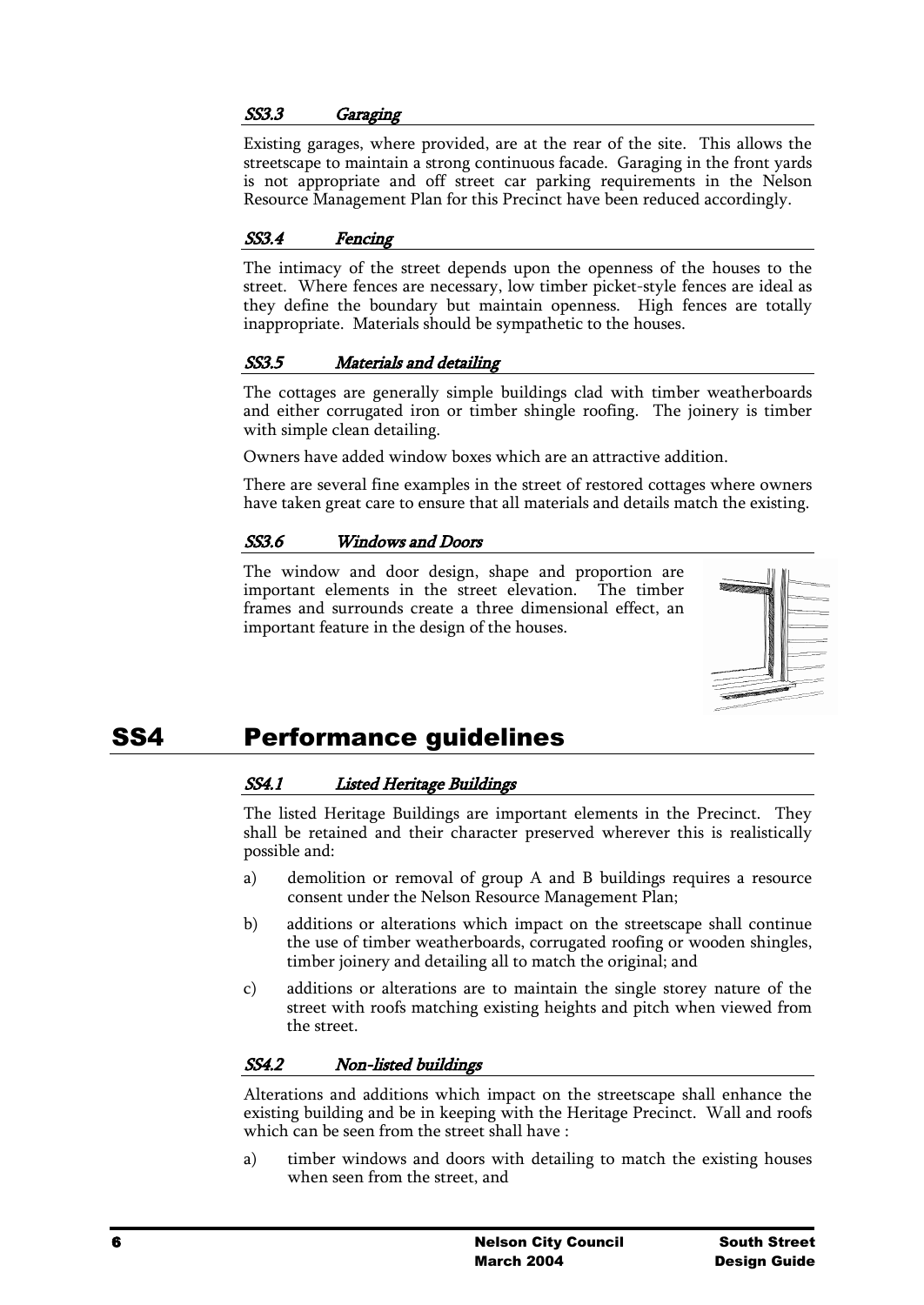- 
- 
- 

**SS4.3** New buildings<br>
a) shall be designed to replicate the appearance of the existing cottages from<br>
the street<br>
b) the front of a new building shall line up with the existing cottages to<br>
ensure the continuous line of c **Example 18.43** New buildings<br>
a) shall be designed to replicat<br>
the street<br>
b) the front of a new buildin<br>
ensure the continuous line<br>
c) the single storey nature of<br>
matching existing heights a<br> **SS4.4** Garages<br>
Garages the street<br>
b) the front of a new building shall line up with the existing cottages to<br>
ensure the continuous line of cottages is maintained, and<br>
c) the single storey nature of the cottages shall be maintained with roofs<br> the front of a<br>ensure the cont<br>the single store<br>matching existi<br>**Garages**<br>es are not permed to match the<br>d from the stree<br>**Fences**<br>ences on street<br>height from fo ensure the continuous line of cottages is maintained, and<br>
c) the single storey nature of the cottages shall be maintained with roofs<br>
matching existing heights and pitch when viewed from the street.<br> **SS4.4** Garages<br>
Gara ensure the continuous matrix of the cottages shall be maintained with matching existing heights and pitch when viewed from the street.<br> **Garages**<br>
es are not permitted in the front yard. Garages in the side yards<br>
ed to ma matching existing heights and pitch when viewed from the street.<br>
SS4.4 Garages<br>
Garages are not permitted in the front yard. Garages in the side yards shall be<br>
designed to match the existing house in form, details and us SS4.4 Garages<br>
Garages are not permitted in the front yard. Garages in the side yards shall<br>
designed to match the existing house in form, details and use of materials when<br>
wiewed from the street.<br>
SS4.5 Fences<br>
New fence designed to match the existing house in form, details and use of materials when<br>viewed from the street.<br>
Second from the street.<br>
Second of the street frontages shall be timber picket fences, a maximum of 900<br>
mm in height

|                                   |       | New fences on street frontages shall be timber picket fences, a maximum of 900 |
|-----------------------------------|-------|--------------------------------------------------------------------------------|
| mm in height from footpath level. |       |                                                                                |
|                                   |       |                                                                                |
|                                   |       |                                                                                |
|                                   |       | Table of Listed Heritage Buildings (A, B or C)                                 |
|                                   |       |                                                                                |
| Address                           | Group |                                                                                |
| 8 Nile Street                     |       |                                                                                |
| 10 Nile Street                    | Α     |                                                                                |
| 12 Nile Street                    |       |                                                                                |
| 1 South Street                    | A     |                                                                                |
| 3 South Street                    | B     |                                                                                |
| 4 South Street                    | B     |                                                                                |
| 5 South Street                    | B     |                                                                                |
| 6 South Street                    | A     |                                                                                |
| 7 South Street                    | B     |                                                                                |
| 8 South Street                    | A     |                                                                                |
| 9 South Street                    | B     |                                                                                |
| 10 South Street                   | B     |                                                                                |
| 11 South Street                   | Α     |                                                                                |
| 12 South Street                   | A     |                                                                                |
| 13 South Street                   | Α     |                                                                                |
| 1/13 A South Street               |       |                                                                                |
| 2/13 A South Street               |       |                                                                                |
| 14 South Street                   | A     |                                                                                |
| 15 South Street                   | B     |                                                                                |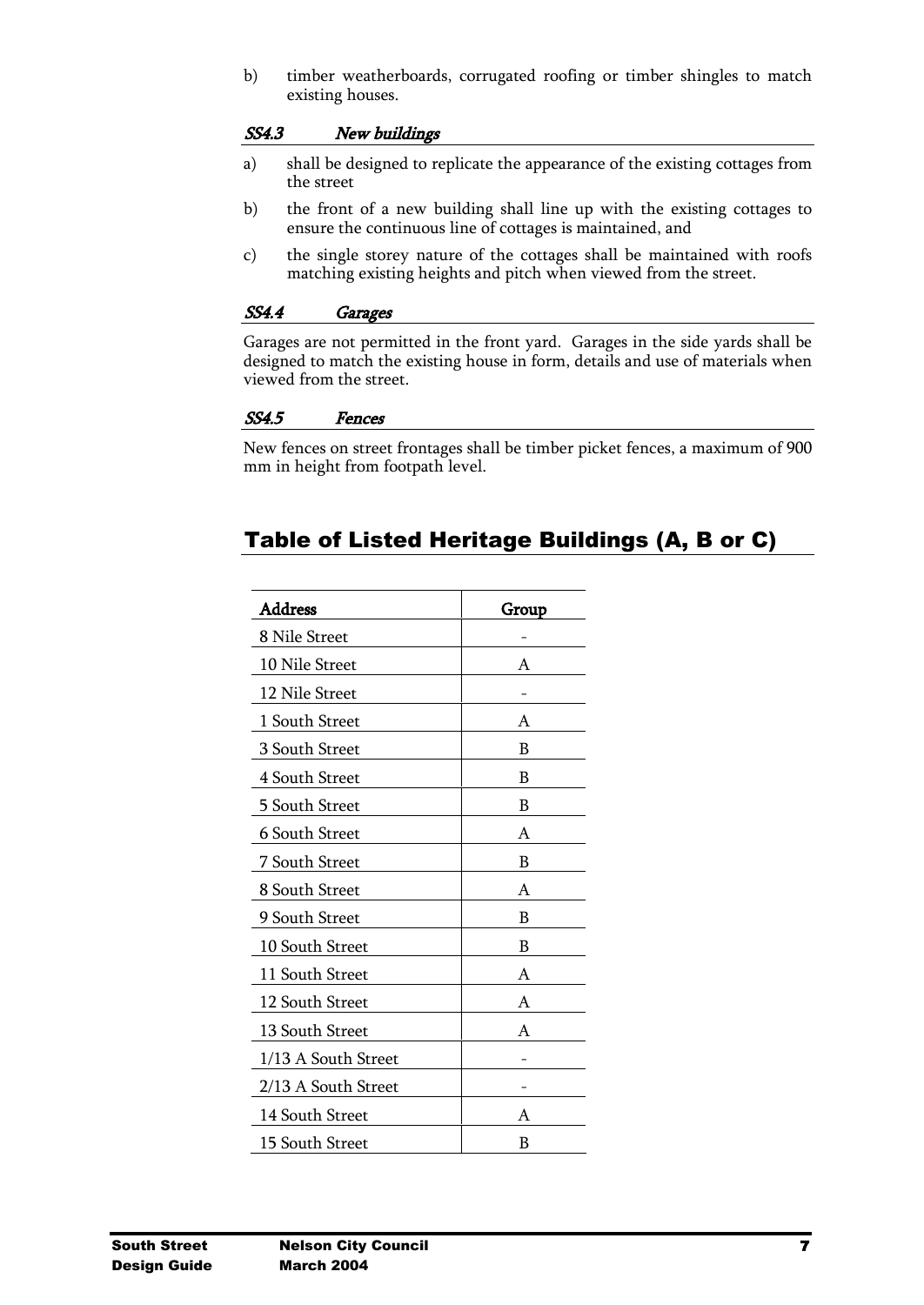

Listed Heritage Building ◈

Edge of Heritage Precinct

**Map - South Street Heritage Precinct**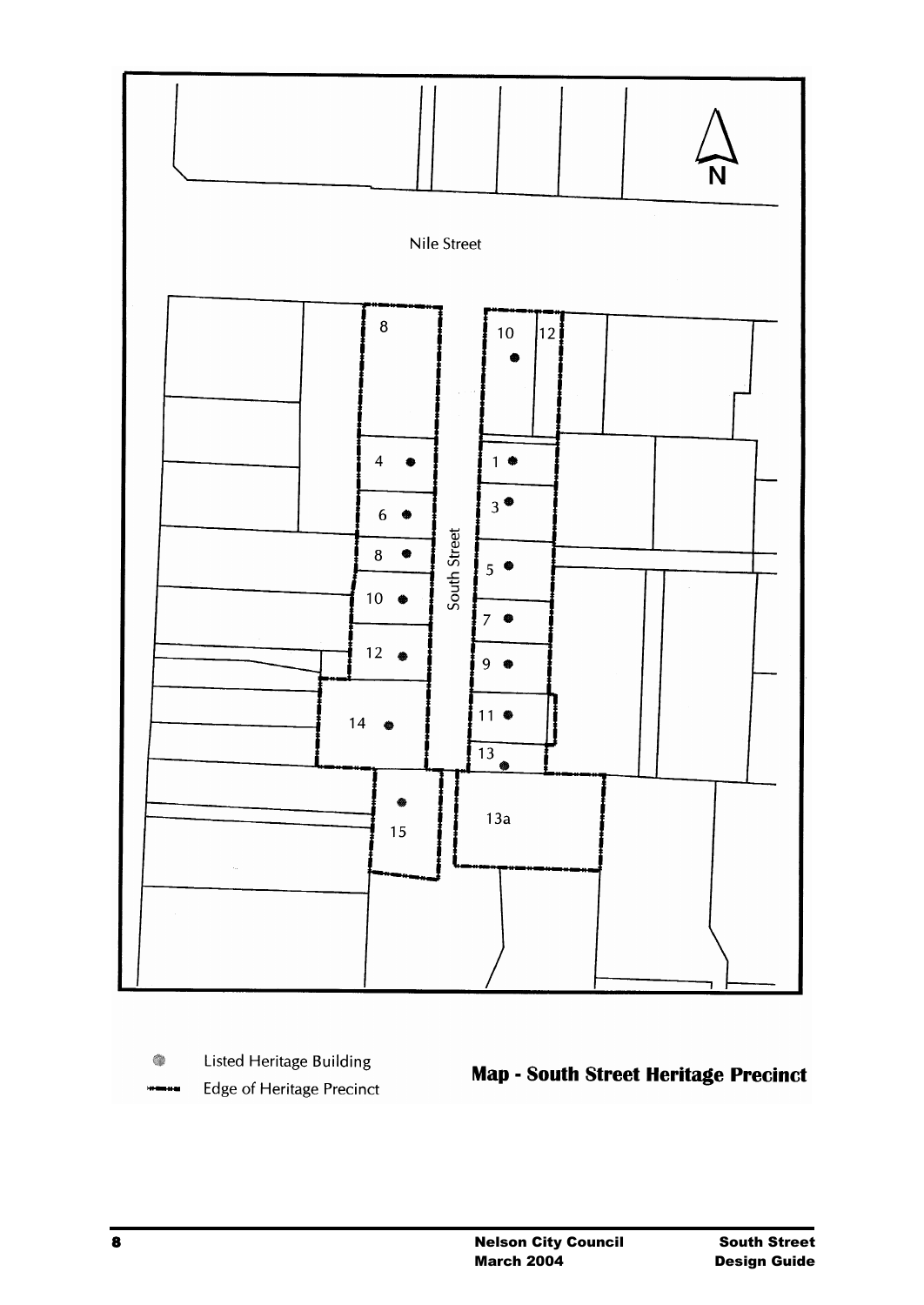## planning applications

## PA1 Application of the Nelson Resource Management Plan

### The following is permitted (no resource consent is required):

- 
- 

- 
- street, if:<br>
a) the work is redecoration, restoration or insignificant alteration of any<br>
existing fabric or detailing, and<br>
b) it is carried out to the same scale as the original, including window scale,<br>
and with materia a) the word<br>existing<br>b) it is can<br>and wi<br>to thos<br>The following<br>a) all new<br>b) alterati<br>Precinc<br>activity<br>The consent existing fabric or detailing, and<br>
b) it is carried out to the same scale as the original, including window scale,<br>
and with materials and details similar to, or having the same appearance<br>
to those originally used.<br>
The f

example are the same scale as the internal in the same scale as the and with materials and details similar to to those originally used.<br> *Sulowing work requires a resource conser* all new buildings, and alterations of any and with materials and details similar to, or having the same appearance<br>to those originally used.<br>The following work requires a resource consent application:<br>a) all new buildings, and<br>b) alterations of any part of an exis and with materials and alterations of those originally used.<br> *all new buildings, and*<br>
all new buildings, and<br>
alterations of any part of an existing building within the Heritage<br>
Precinct which is visible from the street The following work requires a resource consent application:<br>
a) all new buildings, and<br>
b) alterations of any part of an existing building withir<br>
Precinct which is visible from the street, if the work is a<br>
activity accor b) alterations of any part of ar<br>Precinct which is visible from<br>activity according to the definit<br>The consent application will be a<br>applications will be non-notified<br>obtaining the written approval of a<br>Resource Management Precinct which is visible from the street, if the work is not a permitted<br>activity according to the definition above.<br>The consent application will be a Restricted Discretionary Activity. Such<br>applications will be non-notif activity according to the definition above.<br>
onsent application will be a Restricted Discretionary Activity. Such<br>
ations will be non-notified ie. considered without notification, or<br>
ing the written approval of affected p action will be a Restricted Distations will be non-notified ie. considered<br>ing the written approval of affected person<br>rce Management Act.<br>ouncil's assessment of the application will be b<br>compliance with the Design Guide f applications will be non-notified ie. considered without notification, or obtaining the written approval of affected persons under section 94 of the Resource Management Act.<br>The Council's assessment of the application will Fortunations will be the non-noticear and the desired with the Resource Management Act.<br>The Council's assessment of the application will be based on:<br>i) compliance with the Design Guide for the Precinct.<br>ii) any effects (b

- 
- 
- 

Resource Management Act.<br>
The Council's assessment of the application will be based on:<br>
i) compliance with the Design Guide for the Precinct.<br>
ii) any effects (both positive and adverse) on the heritage values of the<br>
ent The Council's assessment of the<br>
i) compliance with the Desi<sub>s</sub><br>
ii) any effects (both positiventire Heritage Precinct.<br>
iii) any cumulative or precedent and demolish or remove a Group A of<br> **Consultation** The Compliance with the Design Guide for the Precinct.<br>
ii) any effects (both positive and adverse) on the heritage<br>
entire Heritage Precinct.<br>
iii) any cumulative or precedent effects on the values of the Pre<br>
Note that a

Figure 2012 and 2012 and 2013 and the Design Company and Service and Adverse) on the herita<br>entire Heritage Precinct.<br>iii) any cumulative or precedent effects on the values of the<br>Note that a resource consent application i France Heritage Precinct.<br>
iii) any cumulative or precedent effects on the values of the Precinct.<br>
Note that a resource consent application is also required for any proposal to<br>
demolish or remove a Group A or B listed He any cumulative or precedent<br>that a resource consent appl<br>ish or remove a Group A or B<br>**notation**<br>consultation with the Nels<br>raged to resolve design iss<br>ation. Consultation should be In the same of the value of the velocity.<br>
Note that a resource consent application is also required for any proposa<br>
demolish or remove a Group A or B listed Heritage Building (see PA3 below<br> **Consultation**<br>
Early consult demolish or remove a Group A or B listed Heritage Building (see PA3 below).<br> **Consultation**<br>
Early consultation with the Nelson City Council Planning Department is<br>
encouraged to resolve design issues prior to lodging a re **PA2** Consultation<br>
Early consultation<br>
Early consultation<br>
Early consultation with the Nelson City Council Planning Department is<br>
encouraged to resolve design issues prior to lodging a resource consent<br>
application. Cons Exercise and the Nelson City Council<br>
Explication with the Nelson Consultation should begin at the commencement of design.<br>
Nelson City Council March 2004 encouraged to receive design in the compensation. Consultation should begin at the commencement of design.<br> **Nelson City Council March 2004**